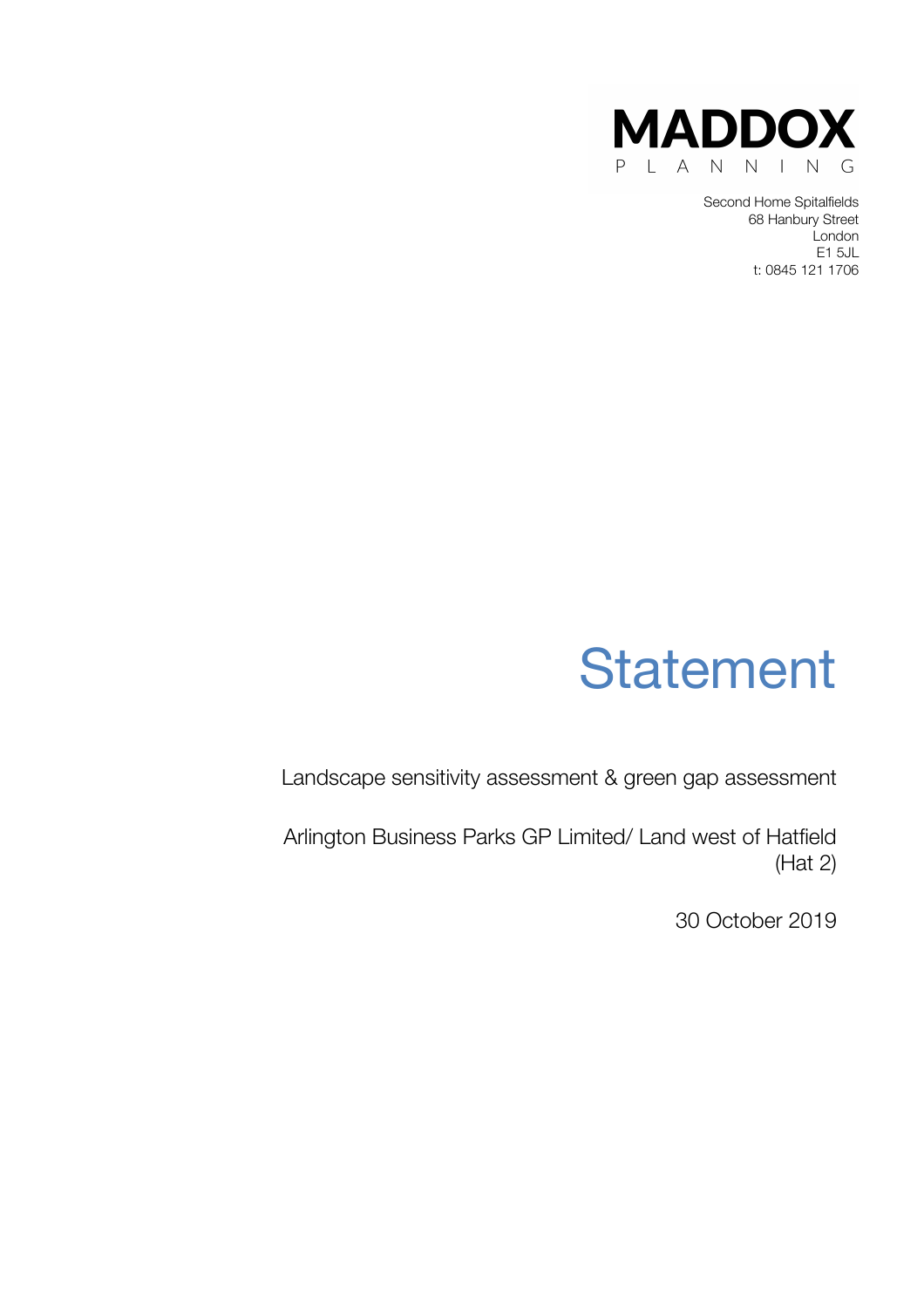

## Introduction

1. This Statement is submitted in response to the additional documents uploaded to the Examination pages of the Welwyn Hatfield website and provides comments, as requested by the Inspector. This Statement particularly focuses on the Landscape Sensitivity Assessment ('LSA') and the Green Gap Assessment ('GGA') prepared by LUC on behalf of Welwyn Hatfield Borough Council ('WHBC').

## Landscape sensitivity assessment

- 2. The LSA was commissioned by WHBC to inform decision making in relation to the additional site selection as part of the Local Plan review process. The assessment of the landscape sensitivity by character area provides a useful context to aid the detailed site assessments.
- 3. Land West of Hatfield (Hat 2) is identified to fall within the landscape character area known as '31: De Havilland Plain'. The De Havilland is a large character area and the site subsequently falls within its sub-area 31a (development on the edge of Hatfield). Table 3.1 of the LSA provides a summary of the overall landscape sensitivity ratings for each of the character areas and sub-areas and attaches at least one of five sensitivity ratings to them. The ratings are as follows:

| Sensitivity | Definition                                                                                                                                                   |
|-------------|--------------------------------------------------------------------------------------------------------------------------------------------------------------|
| High        | The landscape has strong character and qualities with notable features which are highly<br>sensitive to change as a result of introducing built development. |
| Moderate-   |                                                                                                                                                              |
| high        | The landscape has some distinctive characteristics and valued qualities, with some                                                                           |
| Moderate    | sensitivity to change as a result of introducing built development.                                                                                          |
| $Low-$      |                                                                                                                                                              |
| moderate    | The landscape lacks distinct character and qualities and has few notable features, or is<br>robust with regard to introducing built development.             |
| Low         |                                                                                                                                                              |

- 4. The LSA concludes that sub-area 31a has a landscape sensitivity of lowmoderate/moderate. Of the 54 landscape character areas assessed 17 of the areas are identified to have a landscape sensitivity that includes low and low-moderate. The remaining 37 landscape character areas are identified to range from moderate/moderate-high and high sensitivity. Hat 2 therefore, falls within a character area that is identified to have less landscape sensitivity than 68% of the character areas in Welwyn Hatfield.
- 5. Appendix 1 of the LSA provides a detailed assessment of each landscape character area. With regards to sub-area 31a, the assessment outlines that the northern part of 31a has visible urban influences, particularly Hatfield Business Park, and traffic diminishes the landscape character. With regards to the Ellenbrook Fields element, the assessment outlines that although influenced by urban fringe, the area does have strong natural character associated with parkland vegetation and adjacent woodlands and has recreational value with some heritage interest. As a result, the assessment concludes that sub-area 31a has a low-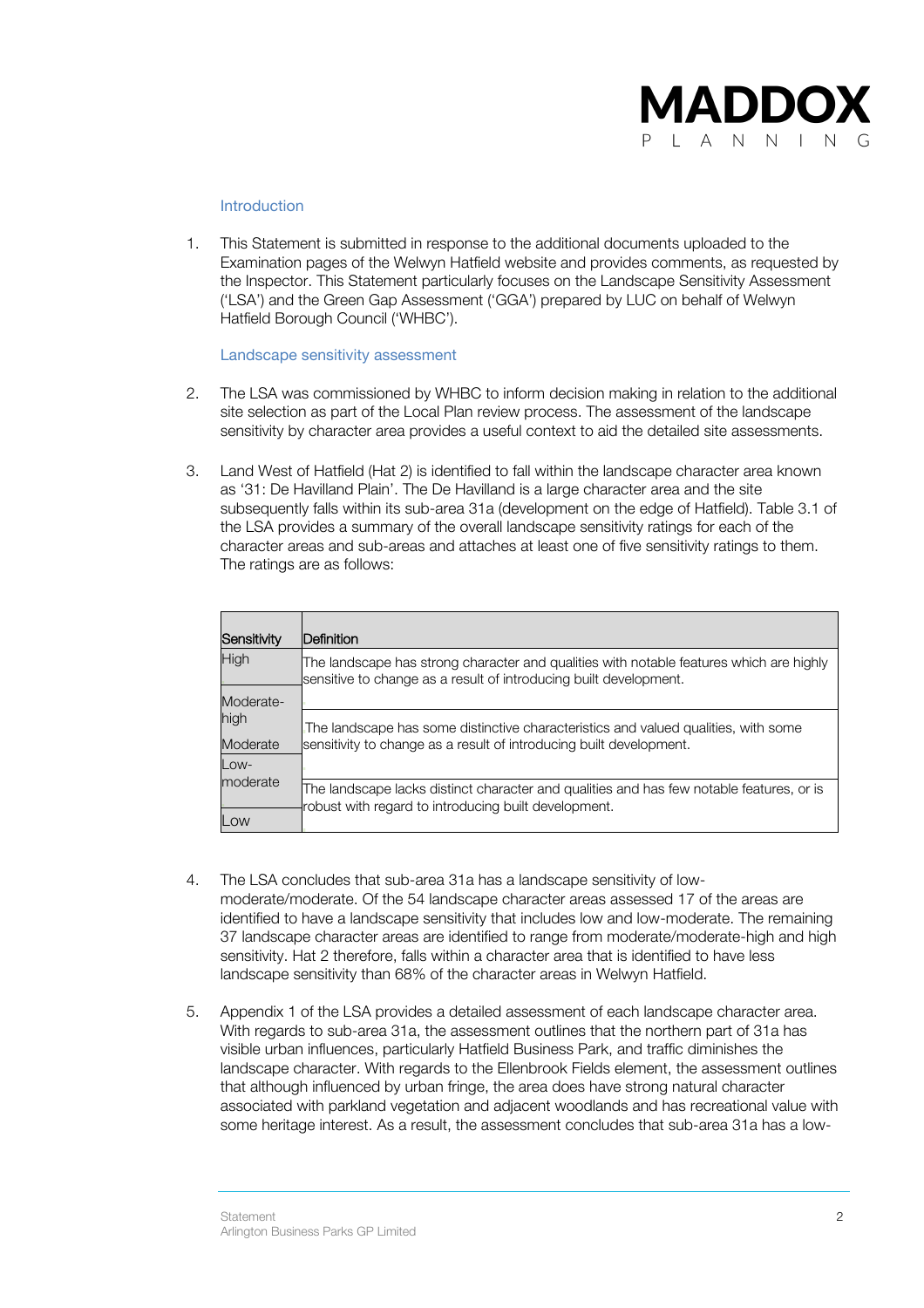

moderate landscape sensitivity to the north and a moderate landscape sensitivity to the south.

- 6. As a result of the findings, the LSA makes a number of recommendations that development proposals should provide to mitigate the impact on the landscape sensitivity of the De Haviland Plain (sub-area 31a). These include:
	- *"Limit development within visually prominent areas that have an open character;*
	- *Preserve the extensive public access enjoyed in the area; and*
	- *Preserve BAP Priority Habitat deciduous woodland as well as other small copses."*
- 7. The findings of the LSA on the sensitivity of sub-area 31a (De Havilland Plain) are agreed and supported. In addition, the recommendations set out in the LSA in relation to how forthcoming development can mitigate any impact on the sensitivity of this landscape character area are broadly accepted. However, the preservation of the public access is not supported as there is opportunities to provide enhancements rather than simply preserving, as discussed further below.
- 8. The Inspector will note that an outline application (ref: 6/2018/2768/Outline) is currently in the process of being determined for the development of land west of Hatfield (Hat 2) and the above mitigation measures have already been accommodated. Indeed, it will be noted from the Landscape Visual Impact Assessment chapter of the submitted Environment Statement that any impacts on Ellenbrook Fields itself will be in part mitigated by the Proposed Development, "*which will create a series of three well defined neighbourhoods that sit within a strong Green Infrastructure framework".* The LVIA goes on to set out that beyond Ellenbrook Fields, the effects rapidly reduce to slight-negligible impact, and there are unlikely to be any discernible effects on the wider character of the De Havilland Plain. Furthermore, the LVIA concludes that the effects of the proposed development are well contained and limited to a small number of receptors within and immediately adjacent to the site.
- 9. In addition to the above, the proposal will include enhanced proposals for Ellenbrook Fields that will meet many of the essential and desired criteria for Country Parks, including a larger area of new woodland; ecological connectivity between woodland to the west and wetland habitats; more diverse range of recreational and sporting activities; creating a new and valuable stream habitat and providing real opportunities for open access and recreation including the provision of parking. Consequently, it is demonstrated that a development on land to the west of Hatfield can be sensitively designed to respond to local context, notably landscape character.

## Green gap assessment

- 10. The GGA has been produced to inform the location of site allocations, as well as to inform potential future policies of gaps to maintain the separation of settlements. As a result, the GGA has undertaken a review of the identified 'green gaps' in Welwyn Hatfield. Hat 2 is identified to fall within the gap area knows as 'area between Hatfield and St Albans'.
- 11. The GGA identifies the gap between Hatfield and St Albans to be a large gap that exceeds a distance of 3km in places, with the smallest gap being 1.3km along Hatfield Road. The GGA goes on to set out that the "*two settlements retain separate identities and the presence of Ellenbrook Fields country park, blocks of woodland and undeveloped slopes are strong*